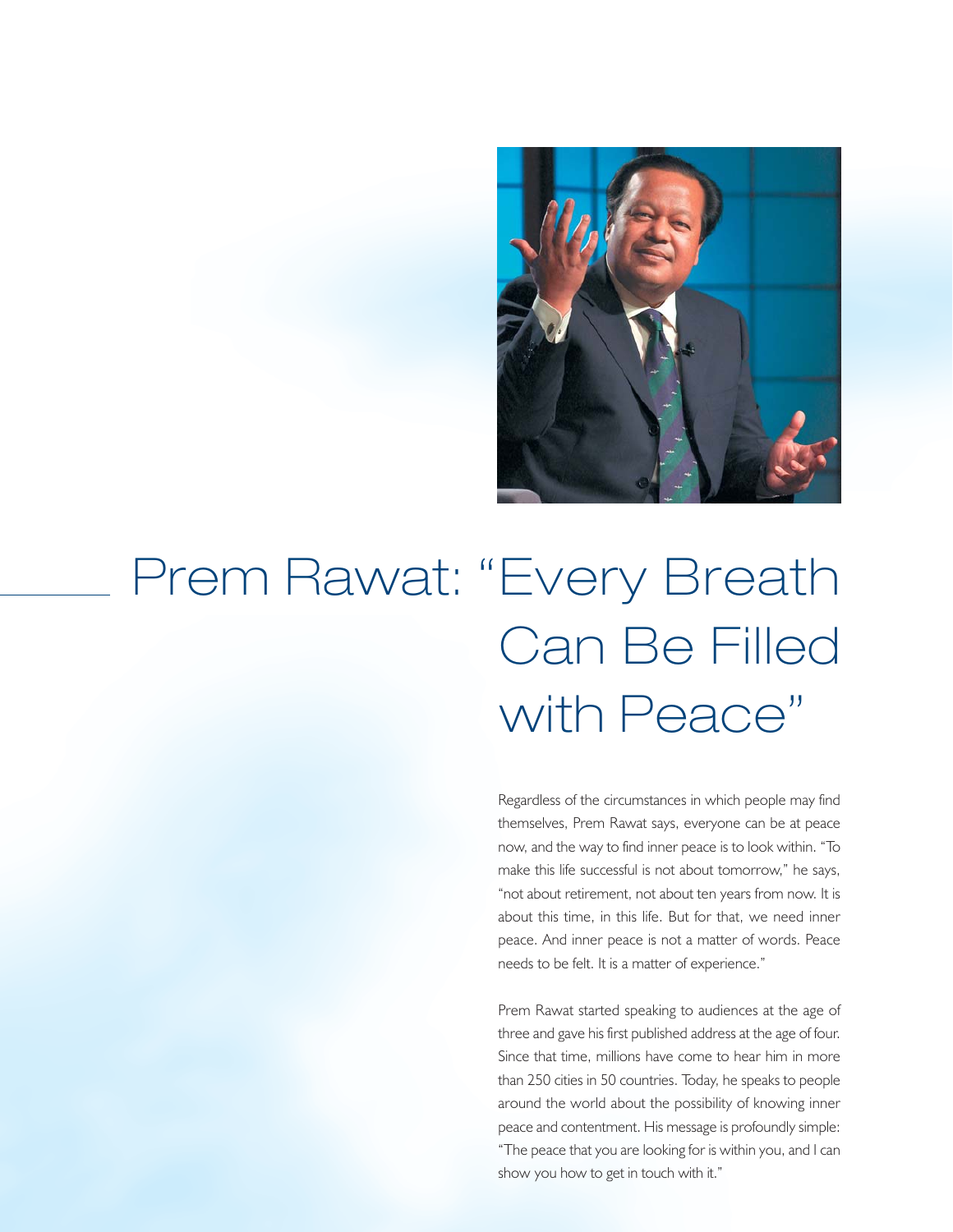

Prem Rawat's focus is on helping individuals find peace and fulfillment within: "It is not the world that needs to be fixed, it is people," he observes. "When people are at peace, there will be peace in the world." While many people speak about peace, Prem Rawat offers a practical pathway to inner peace, which he calls *Knowledge*.

Those interested in Prem Rawat's message come from all walks of life. For Yaso Sinnadurai, a lawyer with a successful practice in Toronto, Canada, Prem Rawat's inspiration and guidance have made a significant difference in her life: "I was a law student in Jaffa in 1974 when I was introduced to Prem Rawat by my father, who had just heard about him. As I listened to his words, I started feeling a peace, a contentment. I soon thereafter was shown the techniques that Prem Rawat teaches for connecting within. Since then, my life has changed in invisible, yet profound ways. I see the good in everybody, and because of that, I bring the good out in people. I feel love, always. I brought up my children sharing with them the love I felt. If it were not for this, I do not think I would have brought them up in the same way. There is a lot of love in my life and I share it with them. They have grown to be beautiful adults because they have been loved that much. When I am in the office,

much of the twelve hours there is spent enjoying the peace that he has shown to me. And because of this, I can successfully face the issues of running a busy professional practice."

Balan Mylvakanam, a certified financial planner in Toronto, went to hear about Prem Rawat without knowing what to expect. He only wanted to improve his English. He soon developed a keen interest. "I used to see everything in black and white and behaved as a bully. As I discovered Prem Rawat and his Knowledge, I started feeling peace, feeling joy. People around me told me they could see a big difference. Clarity started coming into my life. I started acting with consciousness, which has proved very valuable in my profession. Now I can truly help my clients. I see Prem Rawat as a unique person with a lot of love in his heart to help people."

Prem Rawat's addresses have found growing audiences in the Indian subcontinent as well as on all the other continents. His message is now heard in 80 countries in over 60 languages. He recently returned from a tour of ten cities in India, where hundreds of thousands came to listen to him.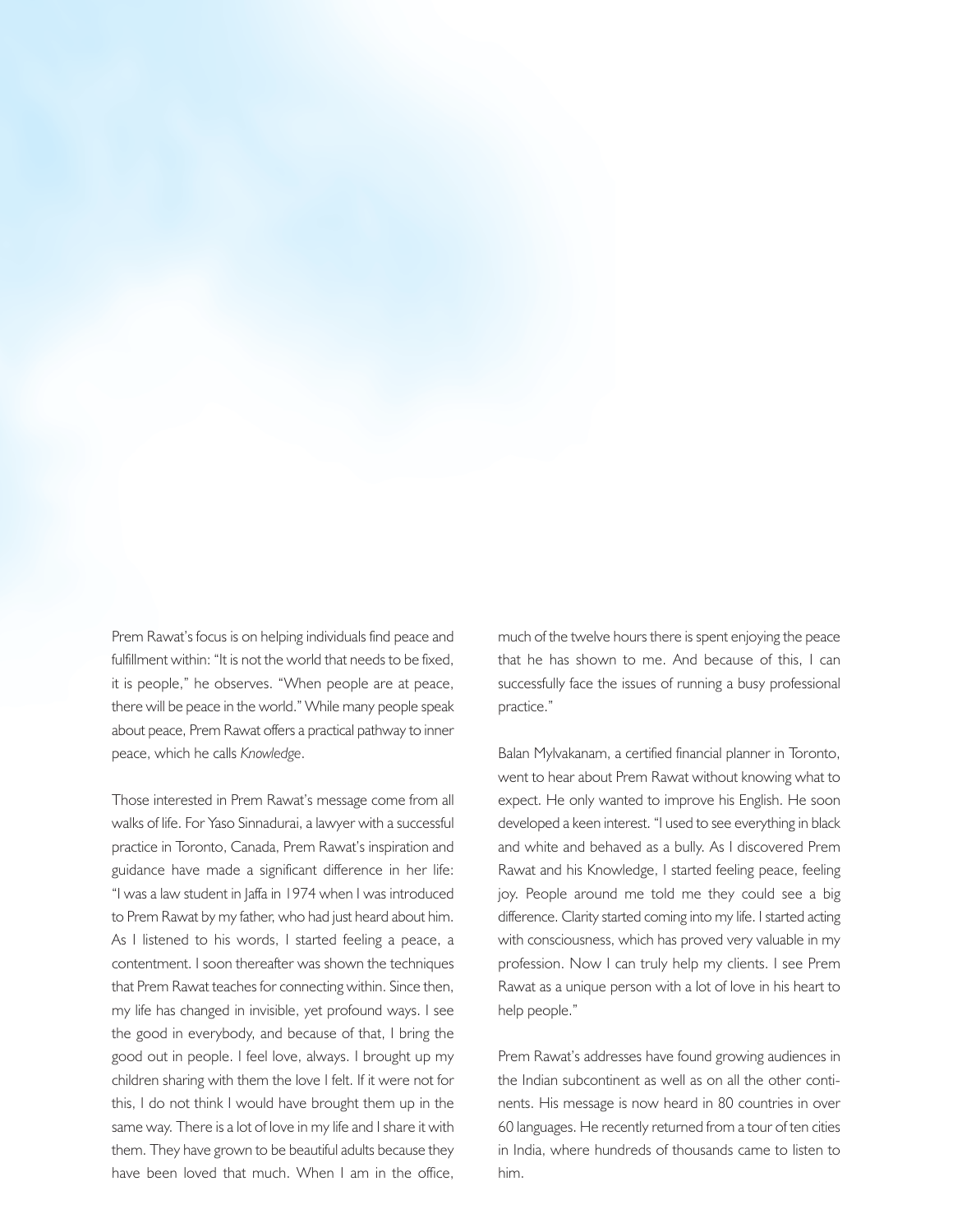

"If we can understand the preciousness of this existence, we have found forever. From every moment we can extract fulfillment. We can extract joy."

"That is what is remarkably different about my message. It is not just words. There is something more."

Prem Rawat

## The world is filled with turmoil. Conflict prevails. Are all people looking for different things, or are we all searching for the same thing?

Prem Rawat: "Everybody is searching for something or other. Some are looking for wealth; others desire property; some want to have a family. But what is that one desire which is common for everyone, whether in America, or in India, or in England, or any other country? There is a thirst that is within everyone, in everyone's heart. Unless we recognize that thirst in our lives, unless we recognize the value of this breath, a chance of a lifetime will be wasted."

### Can every human being have a life fulfilled?

Prem Rawat: "We came here to learn something and I tell people we do not have to go empty-handed. Every breath can be filled with peace. Every breath can be filled with joy. We can quench our thirst and make our lives successful. We can fill the cup of the heart. When there is joy within the heart, when there is satisfaction in the heart, when there is peace in the heart, then we can go anywhere."

Are you saying that what we are looking for is already inside of us?

Prem Rawat: "When we think about peace, when we think about happiness, we think we will find it outside. In this search, we go on top of mountains; we go to the moon. Throughout our lives, we believe that we will find what we are looking for when we get older. And when we retire, we are still searching. Did this small child find what it was once searching for? Did we find the door that we were searching for? Did we find the key that we were looking for? We found many keys, but what use are the keys we are not searching for?

What we are looking for, we are looking for outside. And where did so many say it was? Within. This is not a small thing. That which we are searching for is within us. We may call it God, we may call it happiness, we may call it peace, or we may call it true love. All of these things are names of only one thing. And this thing can be found within."

#### How do you help?

Prem Rawat: "The first step is to find that thirst for that happiness, for that joy within. And once you have found that, then the steps are to listen—to listen to your-self, to listen to what I have to say, and then, hopefully, you can proceed along a path toward self-discovery and